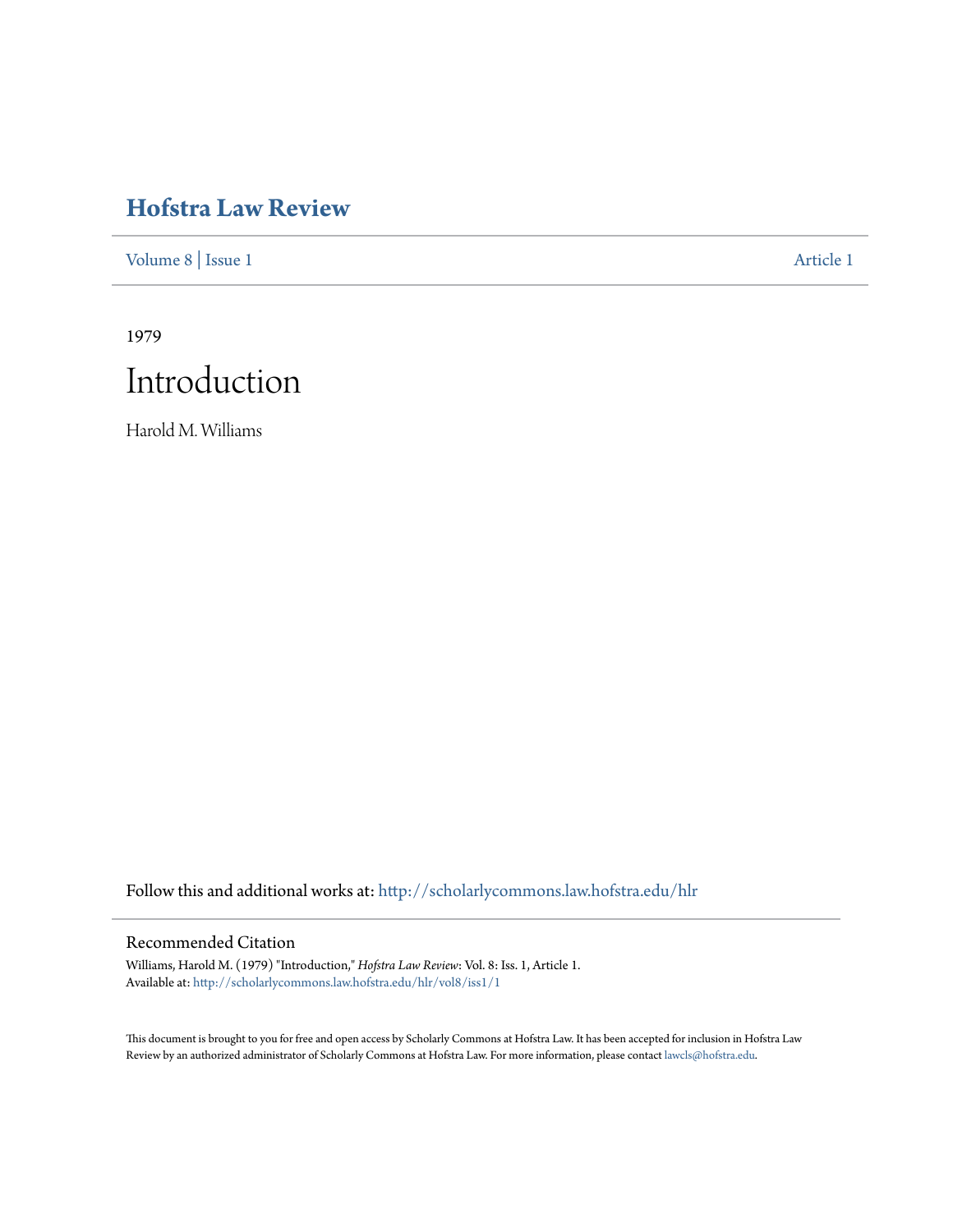# HOFSTRA JAW REVIEW

Volume 8, No. **1** Fall 1979

# **SYMPOSIUM ON CORPORATE GOVERNANCE INTRODUCTION**

## *Harold M. Williams\**

I am pleased to introduce this issue of the *Hofstra Law Review,* dedicated to a Symposium on Corporate Governance. Corporate governance, in its most essential terms, refers to the accountability of the corporate sector's power to credible decisionmakers acting according to publicly acceptable standards of conduct compatible with the values of the larger society. It is the normative constraint necessary to permit the private sector to exercise such power.

The American experience reflects the societal benefits of private enterprise. Most pronounced has been its influence on our economic well-being. In a few generations, our economic system changed the face of the United States from a generally subsistence economy to a society of mass production and mass consumption. Moreover, the free enterprise system has had an equally significant, if less tangible, effect on America's democratic character. Perhaps a legacy of our pioneer experience, free enterprise historically has been typified by decentralization of power and diversity in addressing national needs, thus facilitating a socioeconomic environment conducive to maintaining a free society. In this vein, Justice William **0.** Douglas observed that "the First Amendment and free enterprise . . . go hand-in-hand in a practical way."<sup>1</sup>

During most of this nation's history, the American people perceived a unity of interest between business' workings and national aspirations. The almost universal acceptance of the interrelationship between business activity and social progress was reflected in Ralph Waldo Emerson's conclusion that "[t]he greatest meliorator

<sup>\*</sup> Chairman, Securities and Exchange Commission.

<sup>1.</sup> W.O. **DOUGLAS,** Go **EAST, YOUNG MAN** 308 (1974).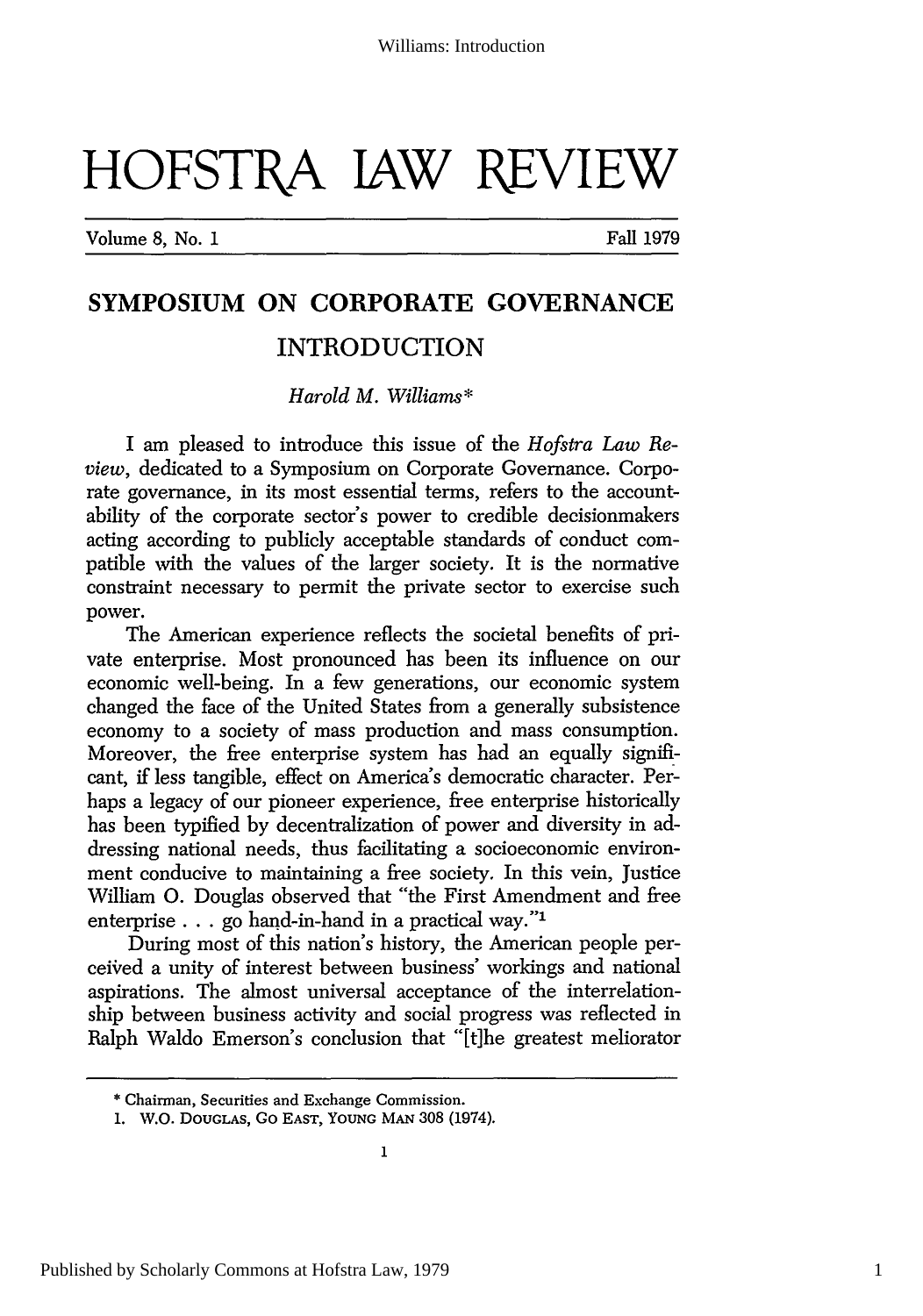### *HOFSTRA LAW REVIEW*

of the world is selfish, huckstering Trade."<sup>2</sup> Yet, this traditional consensus appears to be dissolving. Rather than being seen as acting consistently with publicly acceptable norms, business now is viewed by many as not trying to strike a fair balance between its profits and the public's interests.3 But, if the consensus on business legitimacy does dissolve, the liberal society which the nation has built upon its free-enterprise foundation will also be shaken.

When business is perceived to be acting in a manner detrimental to, or inconsistent with, an important public interest, a governmental regulation is inevitably invoked to provide such accountability. Indeed, there has been, over the last decades, a series of governmental responses directed to regulating discrete areas that have been the subject of such public concern—ranging from unhealthy environmental practices<sup>4</sup> and inadequate automobile safety<sup>5</sup> to occupational health and safety<sup>6</sup> and truth-in-lending.<sup>7</sup> These instances can be viewed as illustrations of political determinations to remove control over such areas from the private sector to public authority which, presumably, would be more sensitive to the public interest embodied in the legislation creating the new regulatory system. To the extent that the business sector was not sufficiently responsive to the public concern that led to the governmental intervention, it made a costly mistake. After governmental regulation is in place, the corporation, nonetheless, is required to satisfy the public concern while experiencing the additional burdens inherent in being subject to an outside governmental decisionmaker that has the power to determine and enforce arbitrary standards. Such governmentally imposed standards tend to become entrenched and unyielding, even in the face of the changes in conditions that invariably occur over time. This regulatory inflexibility is typically even more pronounced when the subject matter is the concern of a single-interest political group, which may have no stake in balancing its objectives with other le-

6. *See* Occupational Safety and Health Act, 29 U.S.C. §§ 651-678 (1976), *as amended by* Act of Mar. 27, 1978, Pub. L. No. 95-251, **92** Stat. 183.

 $\overline{2}$ 

<sup>2.</sup> R.W. **EMERSON,** *Works and Days,* in **SOCIETY AND** SOLITUDE 155, 166 (1929).

<sup>3.</sup> Yankelovich, Skelly & White, Report to Leadership Participants on 1978 Findings of Corporate Priorities 5 (1979).

*<sup>4.</sup> See* National Environmental Policy Act of 1969, 42 U.S.C. **§§** 4321-4361 (1976).

*<sup>5.</sup> See* National Traffic and Motor Vehicle Safety Act of 1966, 15 U.S.C. **§§** 1381-1431 (1976 & Supp. I 1977).

<sup>7.</sup> *See* Truth in Lending Act, 15 U.S.C. **§§** 1601-1667e (1976).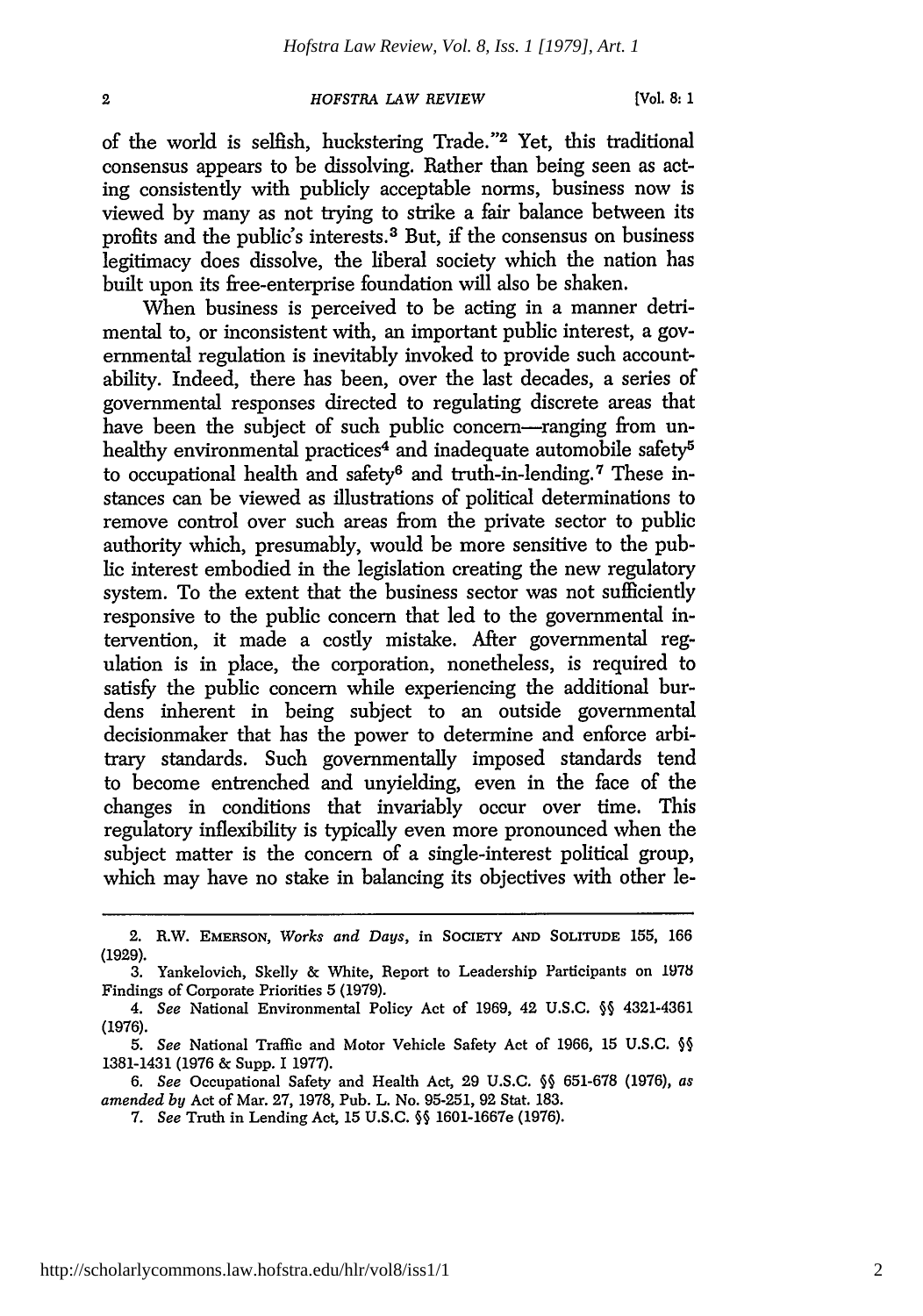#### *INTRODUCTION*

gitimate public or corporate goals and interests. Thus, the newly regulated business may suffer a major loss in economic selfdetermination, which may impact negatively on other corporate goals and interests and, thereby, extend to areas not directly intended to be affected under the enacted regulatory scheme.

Increasingly, however, there is a tendency among some social critics not only to focus on discrete business decisions; but also on the manner by which such decisions are made, that is, the corporate governance process, itself. Over the last few years, a number of these critics have advocated specific legislative standards prescribing the composition of the board of directors, including, in some instances, the particular constituencies whose interests individual directors should advocate. But, effective corporate accountability is not merely a question of the identity of individual directors, the structure of particular boards, or even the acts of specific corporations. Rather, it is an objective that can only be approached with due regard for the environment-the interrelationship of people and institutions-in which it grows. Managers, directors, auditors, lawyers, government, communities, and the public-at-large all affect, and are affected by, that environment. It is important that, in focusing on each component, sight not be lost of its relationship to the whole.

This kind of systems approach is not often taken in examining a complex problem. Ours is a legally oriented society, and the systems approach does not lend itself to traditional legal analysis nor to resolution by governmental intervention. Therefore, it is not surprising that most legislative models on corporate governance center not on the dynamics of the corporate system; but, on individual questions, which fit more comfortably into a legal framework, such as the independence of directors. To the legal mind, independence is, after all, a relatively comprehensible concept susceptible to at least a superficial statutory articulation. Even if this were true, there is only a limited efficacy to isolating a single factor in such a complex of relationships. And, as we have learned over recent years in dealing with other complex systems-such as the environment or the economy-the negative consequences of disturbing such a system without understanding all the ramifications of our actions can be both severe and irreversible.

Therefore, it is my strong preference that the resolutions to questions regarding corporate accountability be found in the voluntary initiatives of the private sector rather than in the prescriptions of governmental mandates. While, at times, governmental action

**1979]**